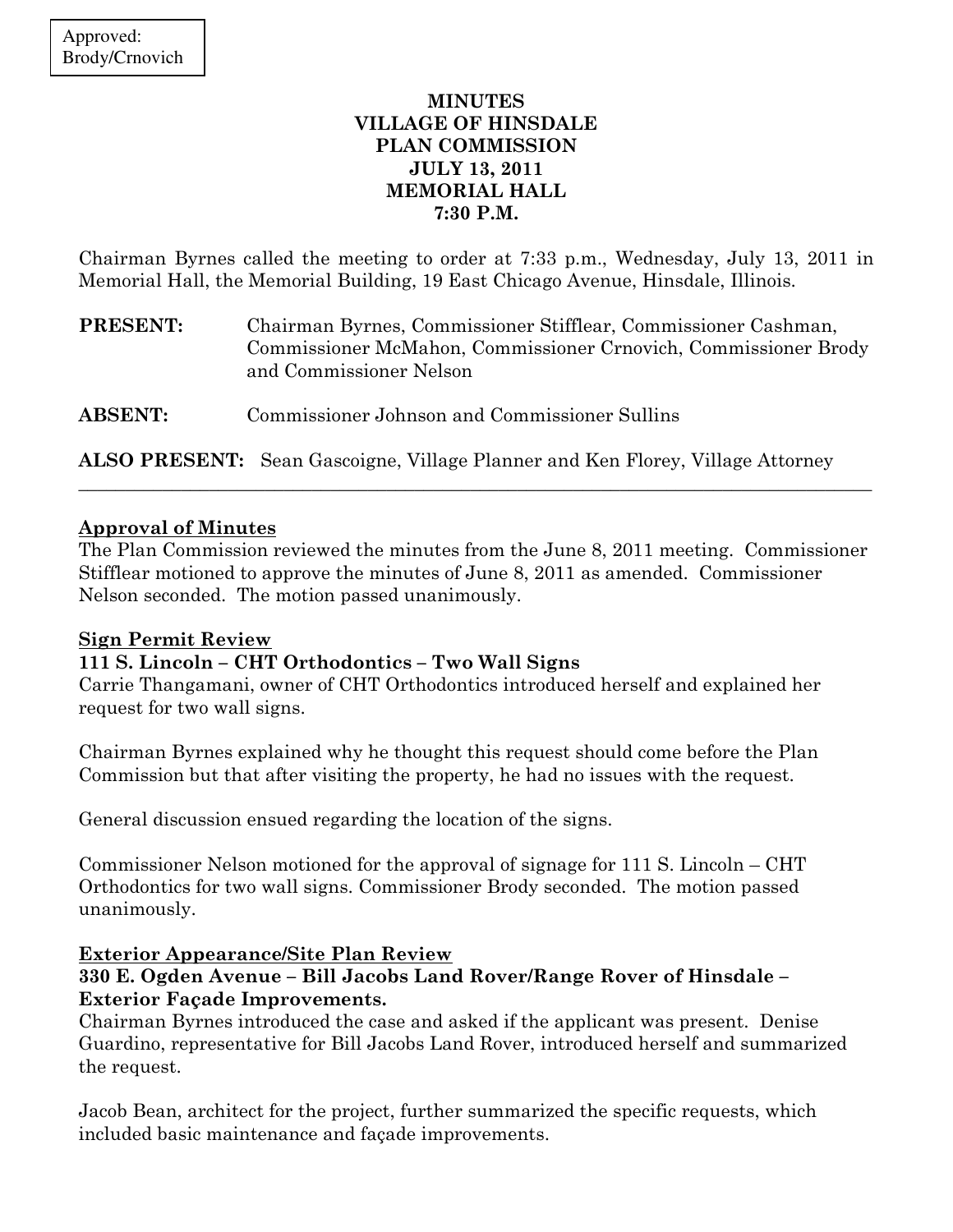### **Plan Commission Minutes July 13, 2011**  General discussion ensued regarding signage.

Commissioner Brody confirmed the request was basically updating materials and painting.

The applicant confirmed.

Commissioner Nelson motioned for the approval of Exterior Appearance for Exterior Façade Improvements at 330 E. Ogden – Bill Jacobs Land Rover/Range Rover of Hinsdale. Commissioner Crnovich seconded. The motion passed unanimously.

Commissioner Nelson motioned to disapprove the Site Plan for Exterior Façade Improvements at 330 E. Ogden – Bill Jacobs Land Rover/Range Rover of Hinsdale. Commissioner Brody seconded. The motion failed unanimously and the site plan was approved.

## Public Hearings

A-11-2011 – Text Amendment to Article III, Section 3-110 of the Hinsdale Zoning Code as it relates to the Elimination of the Floor Area Ratio Requirement for New Single-Family Residences that Receive Design Review Approval from the Design Review Commission.

Chairman Byrnes explained that this case would be continued to the September meeting. He opened the public hearing and asked for a motion to continue the text amendment to September 14, 2011.

Commissioner Brody motioned for the continuance of case A-11-2011 to the September 14th meeting. Commissioner Nelson seconded. The motion passed unanimously.

## A-05-2011 – 10 N. Washington Street – Eden Assisted Living – Special Use for a Planned Development, Special Use for a Personal Care Facility, Special Use for Senior Citizen Housing and Exterior Appearance Site Plan Review. (Transcript of the following Public Hearing on file.)

Chairman Byrnes summarized the request and provided a history as to why the case was returned to the Plan Commission. He then explained that the Plan Commission need not revisit the requests already voted on and should focus their discussion on the new request for Senior Citizen Housing.

Chairman Byrnes requested that the applicant clarify who the intended clientele would be and then went on to acknowledge the letter from President Cauley, to the applicant, and how he felt this letter should fit into their discussions and considerations. He then went on to identify the areas of the zoning code the Commissioners should apply when considering this proposal.

Chairman Byrnes explained that there were a lot of discussions taking place regarding the humanitarian aspect of this proposal and regardless of his feelings the Commission was charged with the task of asserting the zoning code. He asked that everyone try to limit their questions and comments to the Senior Citizen Housing component rather than repeating items already stated at previous meetings.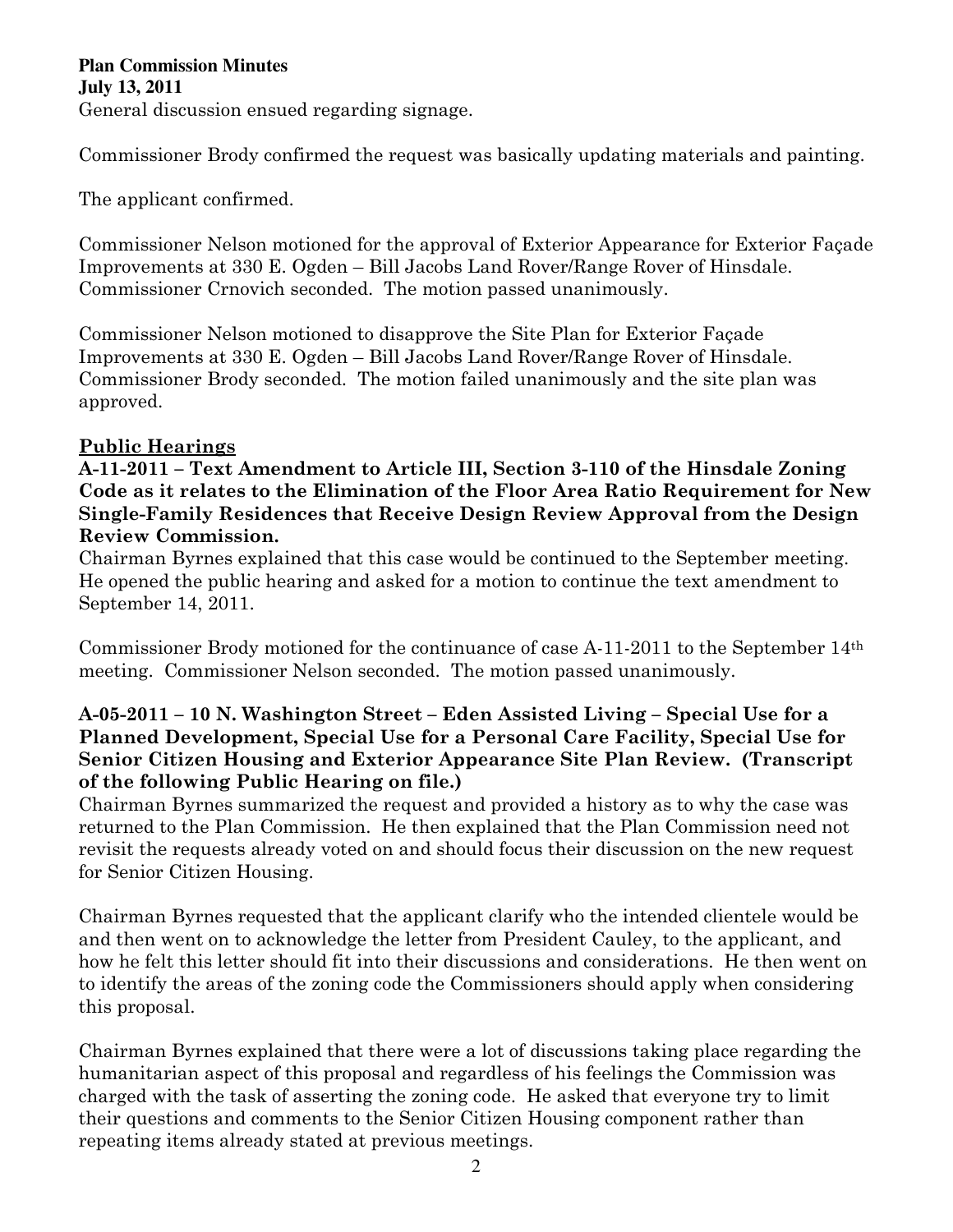Commissioners McMahon and Cashman confirmed that they had read the transcripts from previous public hearings.

Chairman Byrnes opened the public hearing.

Mitch Hamblet introduced himself and provided a brief summary of the direction recommended to them by the Board of Trustees and clarified the clientele the proposal was intended to attract. He then went on to address the questions raised in President Cauley's letter. He presented the market study prepared for the proposal and briefly summarized its contents and how the report was generated.

Mr. Hamblet touched on occupancy levels and locations of various assisted living facilities in the surrounding communities, as well as their sizes. He continued to summarize the market report and indicated that there were approximately 12,000 people in this area that were 65 or older and would qualify for this housing. He then stated that there was an additional demographic between the ages of 55 and 65 that would only further strengthen the demand.

Mr. Hamblet presented illustrations and summarized the before and after improvements intended for the interior of the building, which included all of the accessibility and material upgrades. He then explained the differences between nursing homes, assisted living and independent living along with the associated approximate costs for each. Mr. Hamblet continued addressing questions raised in President Cauley's letter and indicated Eden's willingness to work with the Village on the benefits identified, to the extent that they were permitted within legal allowances and the Fair Housing Act. He outlined several benefits including volunteer opportunities and the economic benefits of the residents spending money in the Village. Mr. Hamblet identified the various financial benefits of the proposed use versus other proposed or recommended uses. He then provided an explanation as to why he felt the Eden's proposal was a philanthropic use. He responded to the concerns regarding increased emergency medical responses and indicated that they had agreed to contribute fees to pay for half the cost of a new ambulance. He stated that in most situations, emergency calls actually decrease after the facility settles in and gets established.

Chairman Byrnes suggested the Commission ask some questions of the applicant and then let the public comment. He confirmed emergency response calls from Eden's facility in North Aurora and expressed concerns with the potential for increased calls at this location.

General discussion ensued regarding emergency calls and how the cost of each call is recouped.

Mr. Hamblet indicated that assuming the residents at this facility are going to be from Hinsdale, it shouldn't change the number of responses since the Hinsdale Fire Department would be responding to the call regardless of its specific location.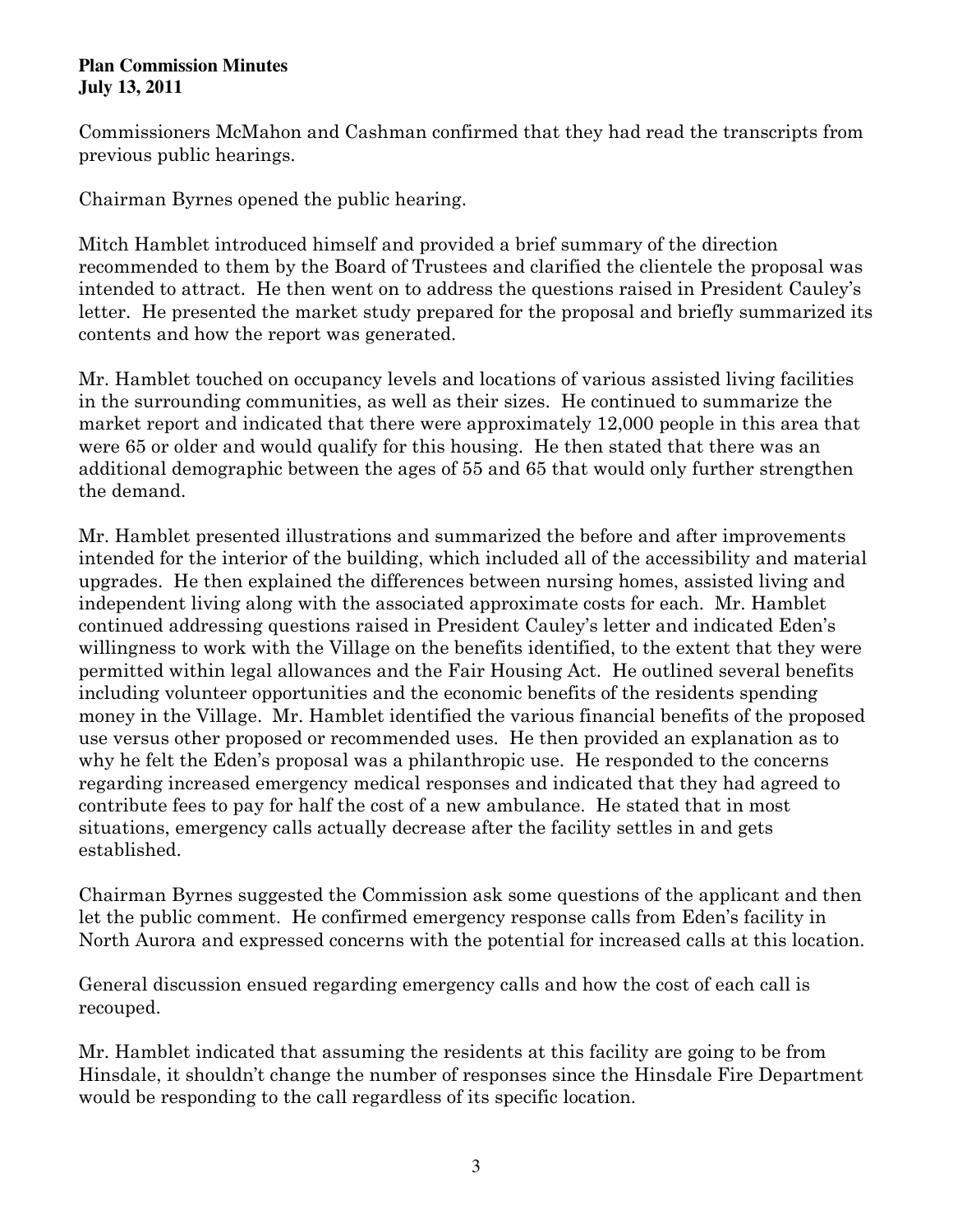Commissioner Crnovich expressed her concern with the potential of increased demand on the fire department. She went on to confirm which areas of the existing Washington Square would be eliminated and those that would be kept.

Mr. Hamblet confirmed that the areas to be added were the theatre and the exercise therapy and everything else currently existed and would be renovated and updated.

Discussion ensued regarding fees proposed for Edens Assisted Living versus what Washington Square charged and why those fees differed.

Commissioner Crnovich acknowledged the differences in the various Eden facilities, but asked what the assisted living license specifically proposed for Hinsdale would allow in terms of care and the types of residents they can accept.

Mr. Hamblet directed the Commission to the section of the applicable state requirements and summarized those that would be allowed under the license they were requesting.

General discussion ensued regarding the age restrictions for the facility proposed specifically in Hinsdale.

Commissioner Nelson questioned how the potential residents would be screened.

Mr. Hamblet provided the list of requirements and processes they must go through before selected. He also summarized the extensive background checks the employees would go through.

Commissioner Stifflear expressed concerns regarding the increased number of medical responses and the associated costs.

Mark Daniels introduced himself and stated that the Villages' Municipal Code provides for the Village to be reimbursed by the resident for all fees related to ambulance calls. He then went on to state that his experience has shown that there would be no increase in calls related to whether the resident was disabled or not.

Mr. Hamblet explained how emergency calls usually decrease as the population stabilizes in the facility.

Commissioner Cashman questioned if the applicant knew what the cash contribution for an ambulance would potentially be if that was contributed.

Mr. Hamblet indicated that in conversations with Dave Cook, they would expect to contribute between \$112,000 and \$115,000.

General discussion ensued regarding the contributions to the Village.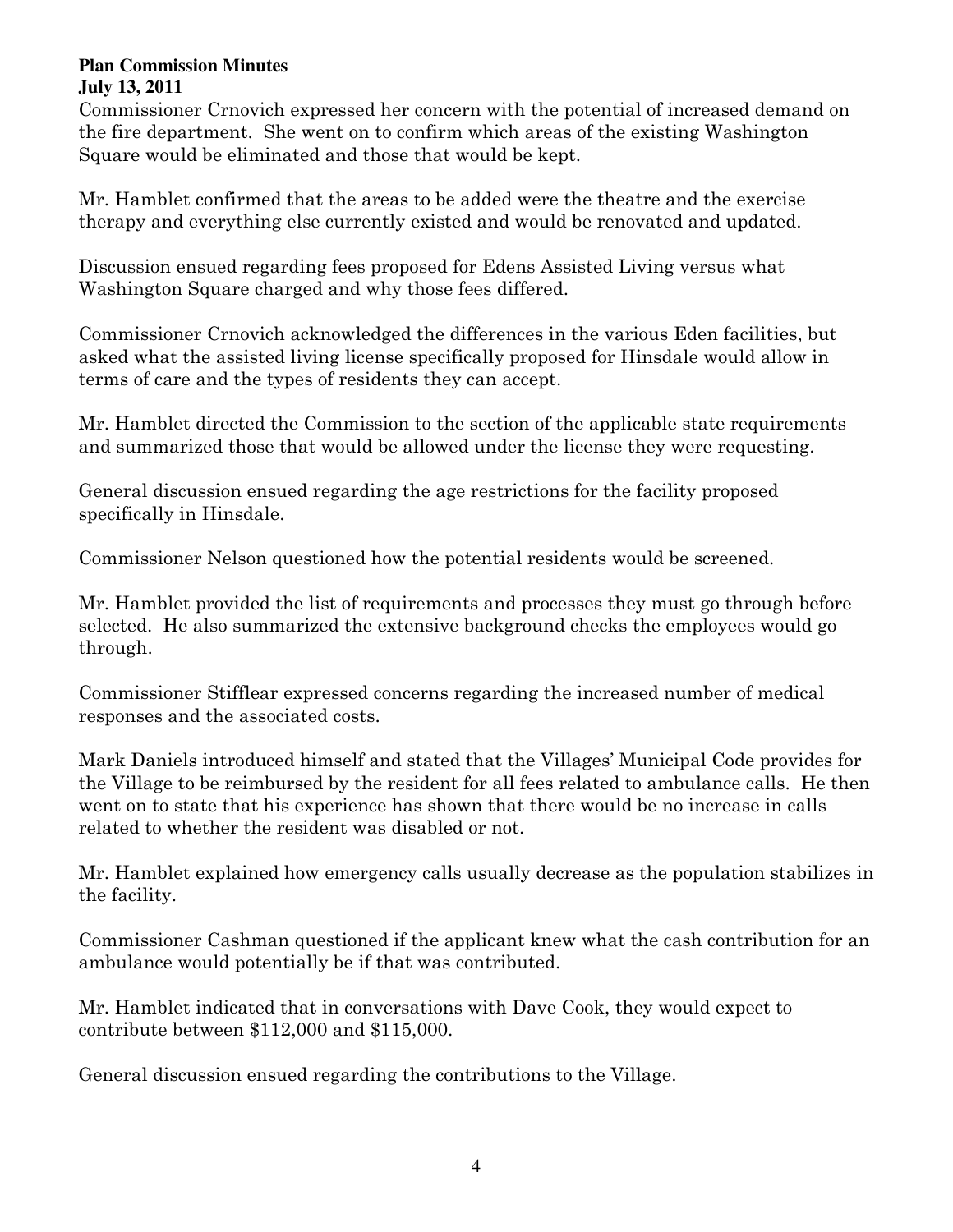Commissioner Crnovich questioned certain aspects of the market study and expressed concerns with the list provided by the applicant from the state. She felt that certain facilities were not listed that should have been.

Mr. Hamblet explained the nuances in the use of terms and explained that the list provided was all the licensed assisted living facilities in the state. He then went on to state that certain locations may refer to themselves as assisted living but may not be licensed as such through the state.

Discussion ensued regarding the classification and requirements of certain facilities in surrounding communities.

Mr. Hamblet provided the Commission a timeline for how the different levels of care evolved and how assisted living came to be.

Commissioner Stifflear asked how many of the facilities had skilled nursing in addition to the assisted living component.

Mr. Hamblet indicated three of the eight.

Commissioner Stifflear questioned Mr. Hamblet's comfort with the other facilities that provide continuum care when they don't.

Mr. Hamblet indicated another trend could certainly affect them, but stated that the one thing that was unique to Hinsdale from the other communities in the market study, with the exception of Downers Grove, was that Hinsdale had a hospital which was huge. He indicated that the hospital was an important referral and emergency source, as was Manor Care who refers between 10 and 15 people to assisted living facilities every month.

Commissioner Stifflear requested specific historical and trend data regarding the number of available rooms.

Mr. Hamblet indicated the numbers are increasing and to his knowledge, none of the facilities have closed.

General discussion ensued regarding the information contained within the market study.

Chairman Byrnes welcomed comments from the audience.

Nancy Hanson introduced herself and expressed her support for the proposed project and stated her reasoning.

Joyce Skoog presented the Commission with a petition signed by Hinsdale residents in support of the proposed project. She clarified that the signatures contained within it were not duplicated and were only from Hinsdale residents.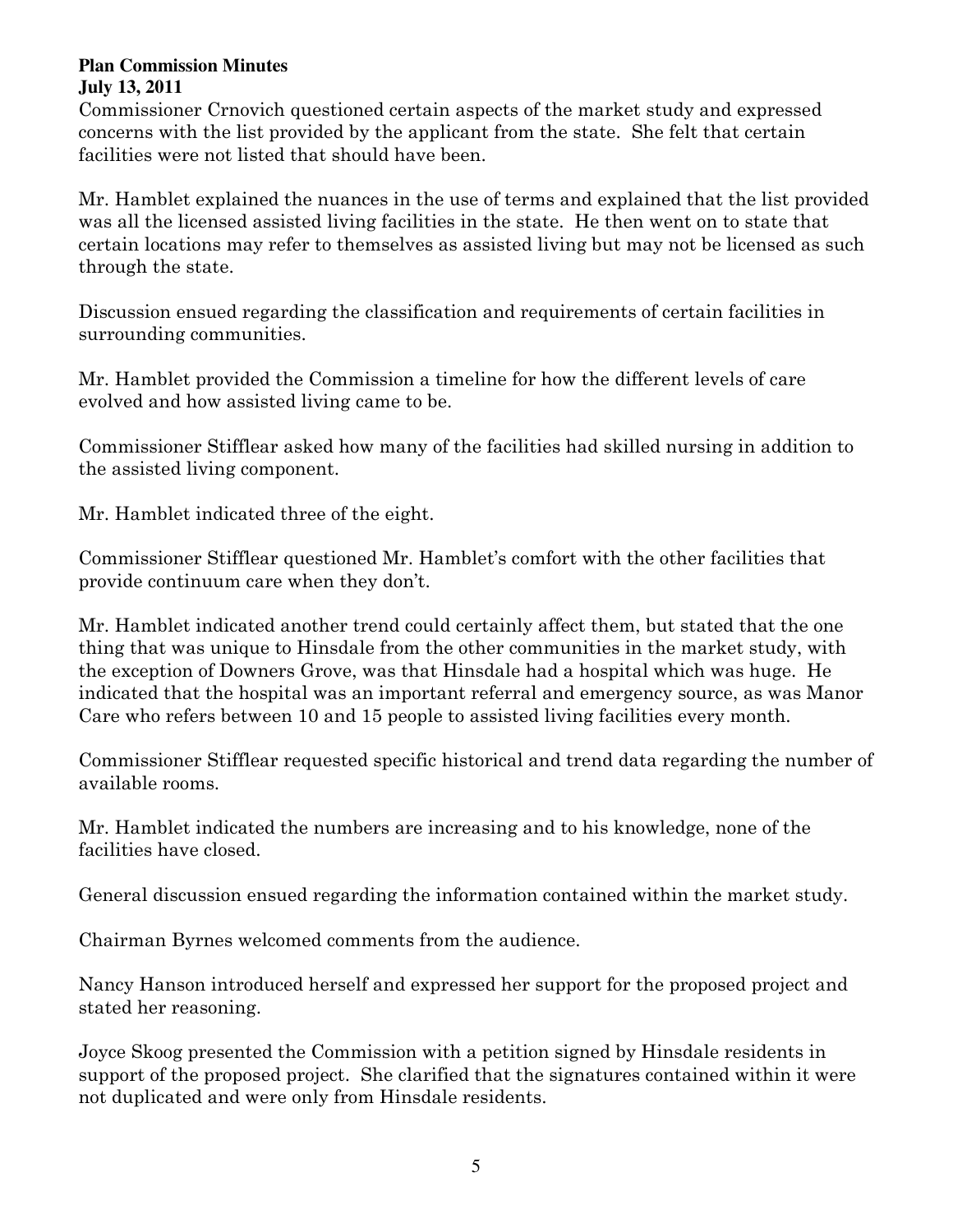Patricia Orler introduced herself and wanted to confirm that all of the Commissioners had received a copy of her letter submitted earlier. The Commission confirmed and Ms. Orler requested that the letter be entered into the record.

John Karstrand addressed the Commission as a resident and expressed his support for the proposed project and indicated it was great for the Village as a whole. He identified examples of where the previous residents of Washington Square came out and helped with various Village functions and assumed that the potential residents at Eden would do the same.

Eleanor Patterson introduced herself and indicated that she would love to know that a use like this existed in Hinsdale.

Jane Grimm asked the Commission that when making a decision, they consider the degree of community support and the fact that no one has shown up to oppose the proposal.

Mark Daniels reintroduced himself and presented his thoughts and positions regarding the Commission's comments on the project as a whole and its applicability to the zoning code. He explained that they were not going to address certain areas that had already been discussed in previous meetings but offered different examples of similar projects that he had been involved in and discussed some of the areas of concerns in those communities, specifically parking, and how he felt they were relevant here.

Commissioner Stifflear asked Mr. Daniels to explain how this proposal meets the code's requirement for density.

Mr. Daniels provided his position and explained how he believed the proposal met the requirement.

Commissioner Stifflear explained his interpretation of the code regarding density.

Mr. Daniels indicated that he didn't want to get into too much of the discussion but that he would be working with the Village Attorney on certain aspects of the code including the waivability of certain requirements and also the position that this request was a new Planned Development. He went on to explain his position as to why the original Planned Development was still intact and how the density would be waived.

Commissioner Stifflear and Commissioner Crnovich identified their concerns with the density waiver request.

Discussion ensued regarding whether or not the density could be waived below the square footage identified in the zoning code.

Chairman Byrnes interjected and explained that the concerns could be duly noted in the Findings but that the subject matter was one of legality and could not be settled at this juncture.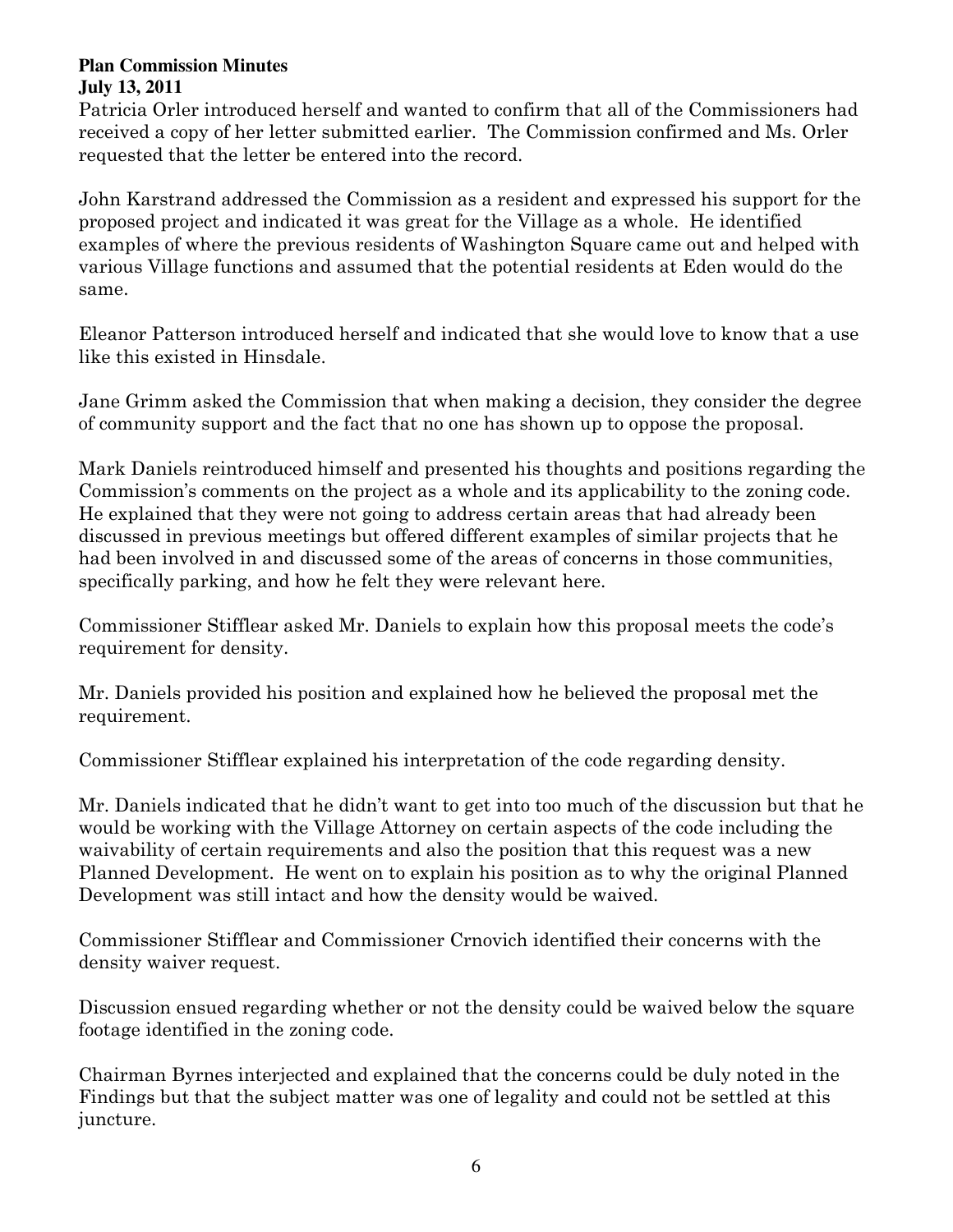Commissioner Stifflear offered additional thoughts and explained that he just didn't want to see this request back in August.

Mr. Daniels responded to Commissioner Stifflear's comments, presented the Commission with a document expressing his position on process and general discussion ensued regarding the code and the application's status as a Planned Development.

Commissioner Crnovich expressed her concern with the density and summarized certain areas of the code indicating why she felt the request could not be waived.

Further discussion ensued and Chairman Byrnes reminded the Commission that they are an advisory body and while the concern was obviously justified, it was something that could not be resolved at this level and should be duly noted for future discussions by the Village Attorney and Village Board.

Village Attorney Florey concurred.

Commissioner Nelson questioned the population of Washington Square at its busiest time and confirmed that the density for the proposed use would not be any greater than that.

The applicant confirmed.

Mr. Daniels offered a suggestion for an alternative recommendation to be offered in response to the Commission's desire to see this request move forward.

Mr. Florey recommended against this suggestion.

Chairman Byrnes expressed his concern with the demand for the proposal and the risk that the facility would be populated with residents from outside the Hinsdale area.

Mr. Hamblet indicated that given the demand stated in the market report and their experiences, the residents will come from the Hinsdale area.

Chairman Byrnes stated he understood the need, but how do you assure that the residents occupying the facility would actually be from the Hinsdale area.

Mr. Hamblet indicated they will do everything they can within the law and the Fair Housing Act to accommodate that but with the overwhelming demand and resources available in Hinsdale, he didn't see a concern with that happening naturally.

Chairman Byrnes asked for clarification on how the applicant proposed to do this.

Certain members of the audience responded to the question and Chairman Byrnes explained his questioning and how it related to the code.

Mr. Hamblet acknowledged the chairman's concerns.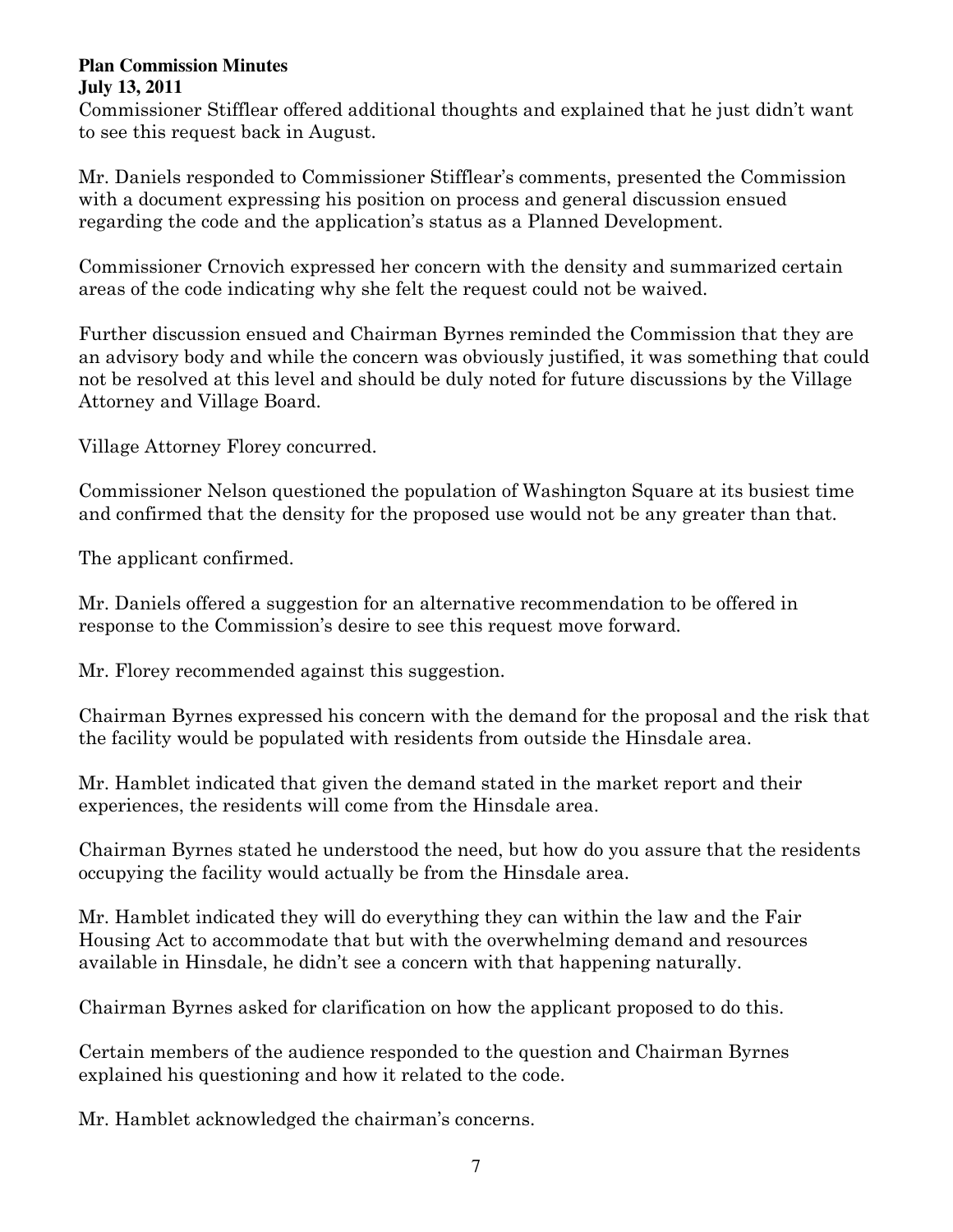Chairman Byrnes asked if there was any way to place conditions on the percentage of residents that had to be from Hinsdale.

Mr. Hamblet indicated that if the law would provide for it, absolutely.

Mr. Daniels responded to the chairman's question and addressed how it tied into legal requirements.

Commissioner Nelson provided his position and indicated that the applicant had addressed the key concerns of the Village. He summarized the concerns and identified how they had addressed it. He provided several examples of positive impacts the proposal would create. He also stated that being in this situation right now, family is a key consideration for where you place someone and he doesn't have any concern that the facility wouldn't be filled with area residents.

Commissioner Cashman addressed the density and indicated that as a designer, a resident and having been around when the facility was built, he has never felt in any capacity, that their was a problem with density. He explained the difference between actual and perceived massing and stated that he felt the building was designed and scaled very well. He stated that to tear the building down and rebuild it as new, was counterproductive to everything this nation is doing to conserve resources and obtain LEED certifications. He expressed several other examples of what he felt were positive aspects of the proposed project and his position on the various interpretations of the code.

Commissioner Crnovich confirmed that she believed this was still a new planned development. She expressed her concerns that the proposal did not meet the objectives of a planned development and the precedence that could be set. She also expressed concerns with the ability to waive the density requirements.

Chairman Byrnes expressed his general satisfaction with the proposal, but that he still had concerns with the community need and meeting that section of the code. He went on to summarize areas of the code that furthered his discomfort. He stated that while he was happy with the proposed contributions, he still had pause with the increase in emergency calls.

Commissioner McMahon stated that she felt the project made a lot of sense for the same reasons stated by Commissioner Cashman and Nelson. She indicated that being new she had a limited knowledge of the Planned Development process but she would like to see a way to make it happen.

Commissioner Stifflear offered his thoughts and noted that while he appreciated the applicant's efforts with the market study, it could be improved. He expressed his concerns with the long term effects of increased emergency responses and how that would impact the Village. He indicated that from a technical interpretation of the code, he does not feel it meets the requirements. He then outlined the sections of the code that he felt supported his reasoning.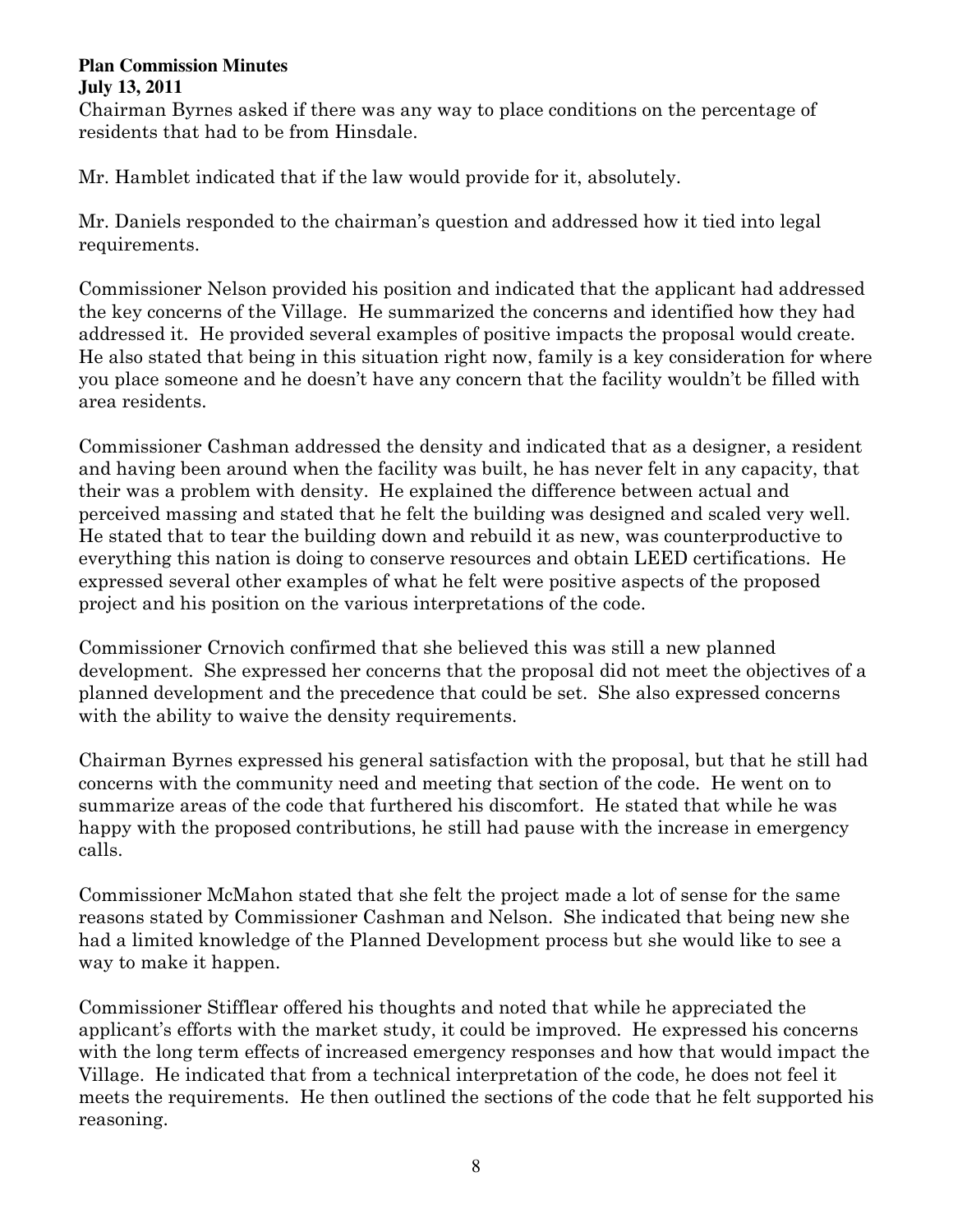Chairman Byrnes restated that he felt the matters regarding the waiving of certain aspects of the code would be addressed by the Village Attorney and Village Board and that he didn't have concerns with that. He acknowledged the applicant's efforts but expressed his disappointment that the applicant could not do a better job to show it met the community need.

Commissioner Crnovich provided an additional section of the code that supported why she could not vote in favor of the project. She then stated that before they voted, she would like to see a list of waivers.

Mr. Gascoigne indicated that they had been provided in the ordinance.

Commissioner Brody stated that they were dealing with an existing facility and that this was an opportunity to reuse it for the betterment of the community.

Commissioner Nelson indicated that throughout all of the public hearings and in all the newspaper articles that have been written, there has not been any negative comment as to why they shouldn't do this. He stated that he agreed they are charged with protecting the code, but that they were also there to serve the community.

Mr. Hamblet confirmed some final thoughts.

Commissioner Nelson motioned to close the public hearing. Commissioner Brody seconded.

Chairman Byrnes recommended they bring the request to a vote.

Commissioner Nelson motioned to reaffirm that the original Planned Development had expired. Commissioner Brody seconded. The motion passed unanimously.

Commissioner Nelson motioned for the approval of a Special Use Permit for a Planned Development, a Special Use Permit for a Personal Care Facility and a Special Use Permit for Senior Citizen Housing, for the property at 10 N. Washington Street. Commissioner Brody seconded. The motion passed 4-3 with the following vote: Ayes: Commissioner Cashman, Commissioner McMahon, Commissioner Nelson and Commissioner Brody. Nays: Commissioner Stifflear, Chairman Byrnes, Commissioner Crnovich.

Commissioner Nelson motioned for the approval of Exterior Appearance, for the existing facility located at 10 N. Washington Street. Commissioner Brody seconded. The motion passed 5-2 with the following vote; Ayes: Commissioner Cashman, Commissioner McMahon, Commissioner Nelson, Chairman Byrnes and Commissioner Brody. Nays: Commissioner Stifflear and Commissioner Crnovich.

Commissioner Brody motioned to disapprove the Site Plan, for the existing facility located at 10 N. Washington Street. Commissioner Nelson seconded. The motion failed 5-2 with the following vote; Ayes: Commissioner Stifflear and Commissioner Crnovich. Nays: Commissioner Cashman, Commissioner McMahon, Commissioner Nelson, Chairman Byrnes and Commissioner Brody. The site plan was approved.